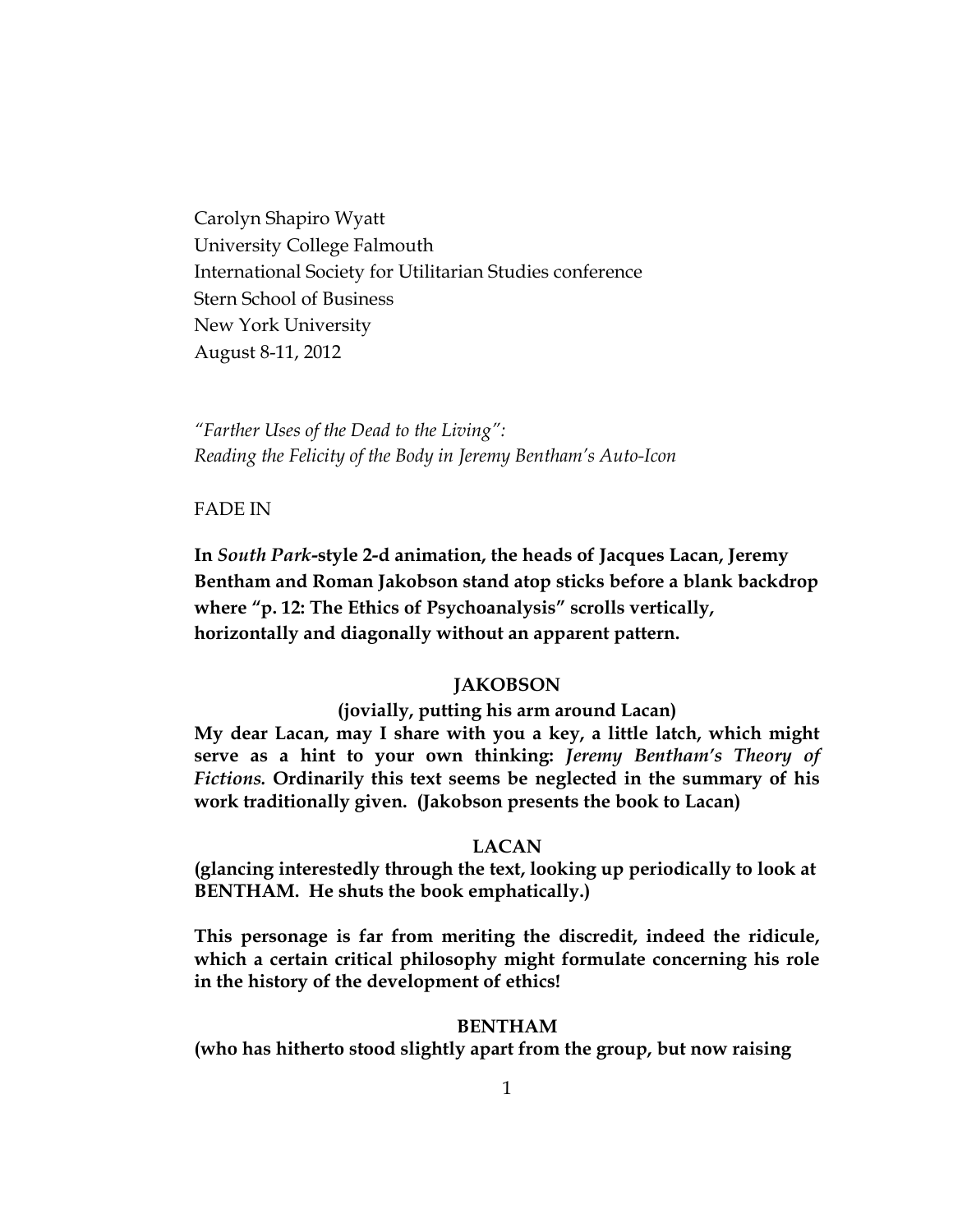**his hand to make a fist and an announcement)**

**In the dialectic of the relationship of language to the real, the Good is situated on the side of the real, therefore, I hereby renounce the pestilence that is Fiction!**

**\*\*\***

**[IMAGE: rotating Auto-Icon]** This paper is meant to be a "bodying forth"—a bringing forward of the body in Jeremy Bentham's written corpus, a body which materialized through the hand his dear friend, Dr. Southwood Smith, who, as instructed by Bentham, preserved Bentham's dead body in the manner expressed in the "Annex" to Bentham's Last Will and Testament, entitled "B: Auto-Icon." What I would like to do today is to cross-read Bentham's Last Will and Testament, and his last, very eccentric essay, "Auto-Icon or, Farther Uses of the Dead to the Living" (1832), with *Bentham's Theory of Fictions*, the collection of essays spanning Bentham's considerable writing career on this theme compiled by C.K. Ogden in  $1932.<sup>1</sup>$  Intersecting these texts will be several Lacanian texts, with some Roman Jakobson in the conversation as well. These three philosophers of linguistic subjectivity meet on page 12 of Jacques Lacan's *Ethics of Psychoanalysis* Seminar held in 1959-1960 to debate the performativity of fiction, the elusivity of the Real, and the subjectivity which comes into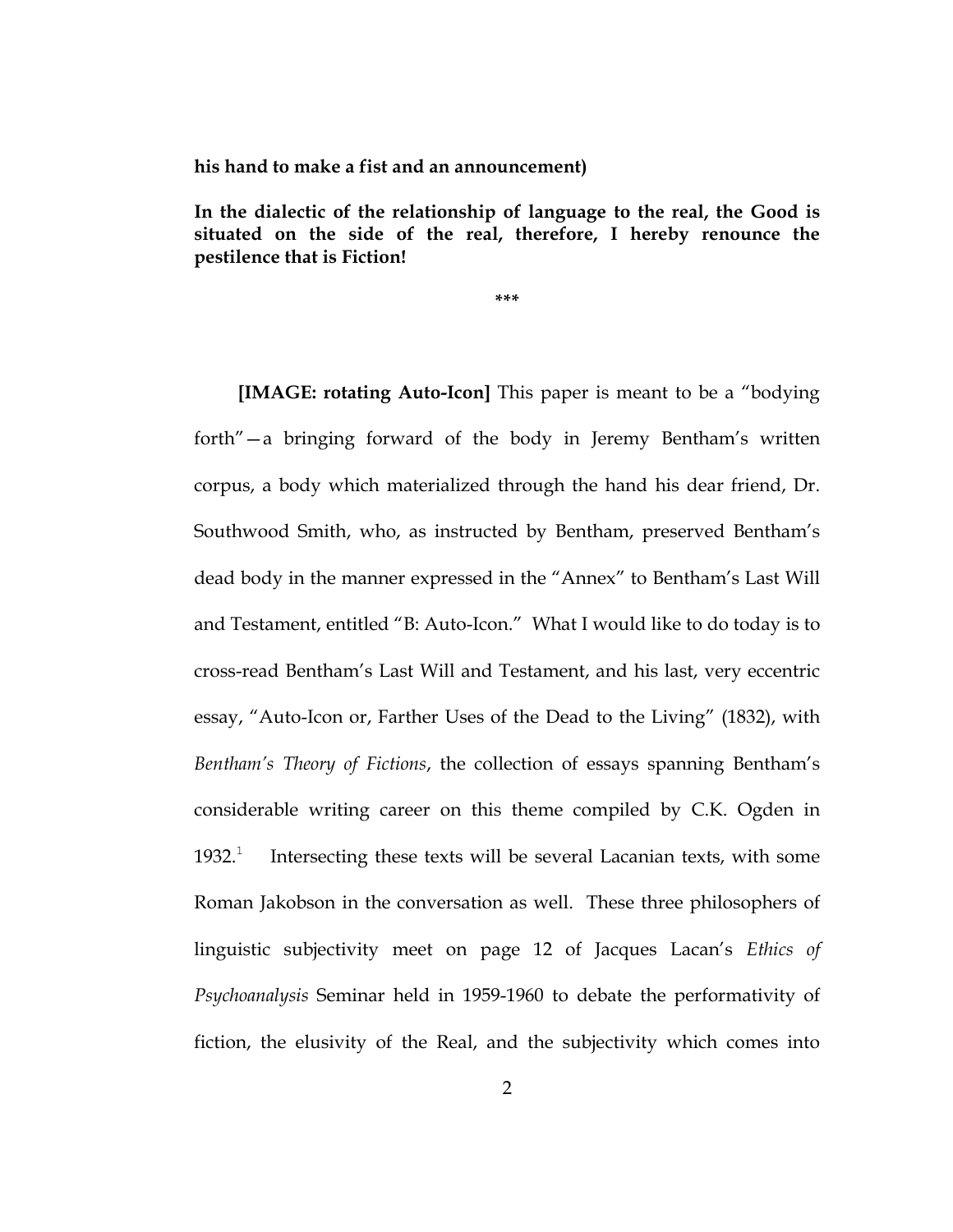Being in the relation between Fiction and the Real. They all recognize what Lacan calls the "fading" of the Subject (*aphanisis*), that is, a kind of deprivation of Being which comes from the Subject subsumed or eclipsed by signification, particularly, language.

In the *Ethics* seminar Lacan salutes Bentham as "the man who approaches the question [of the progress of knowledge] at the level of the signifier" (*Ethics*, 228). But while Lacan and Jakobson sit very comfortably with the construction of the Subject as a function of language, epistemologically and otherwise, Bentham clearly rebels against this fading of the Subject which he designates, quite disparagingly, the "scourge" that is "fiction". Arguably, Bentham struggled from the beginning of his writing career against the "fiction" inaugurated by the belief in the natural law promulgated by Sir William Blackstone in his *Commentaries on the Laws of England* (1765). Bentham's first publication, written anonymously in 1776, the *Fragment on Government*, mounts an offense against Blackstone for the "fiction" that Blackstone endorses in his *Commentaries*. <sup>2</sup> The epigraph on the front page of the *Fragment*, from Montesquieu's *Esprit de Loix*, announces the starting point of Bentham's intervention into legal and juridical theory: the imperative to de-trump the trick which has been perpetrated upon general knowledge itself, in this case, by Judge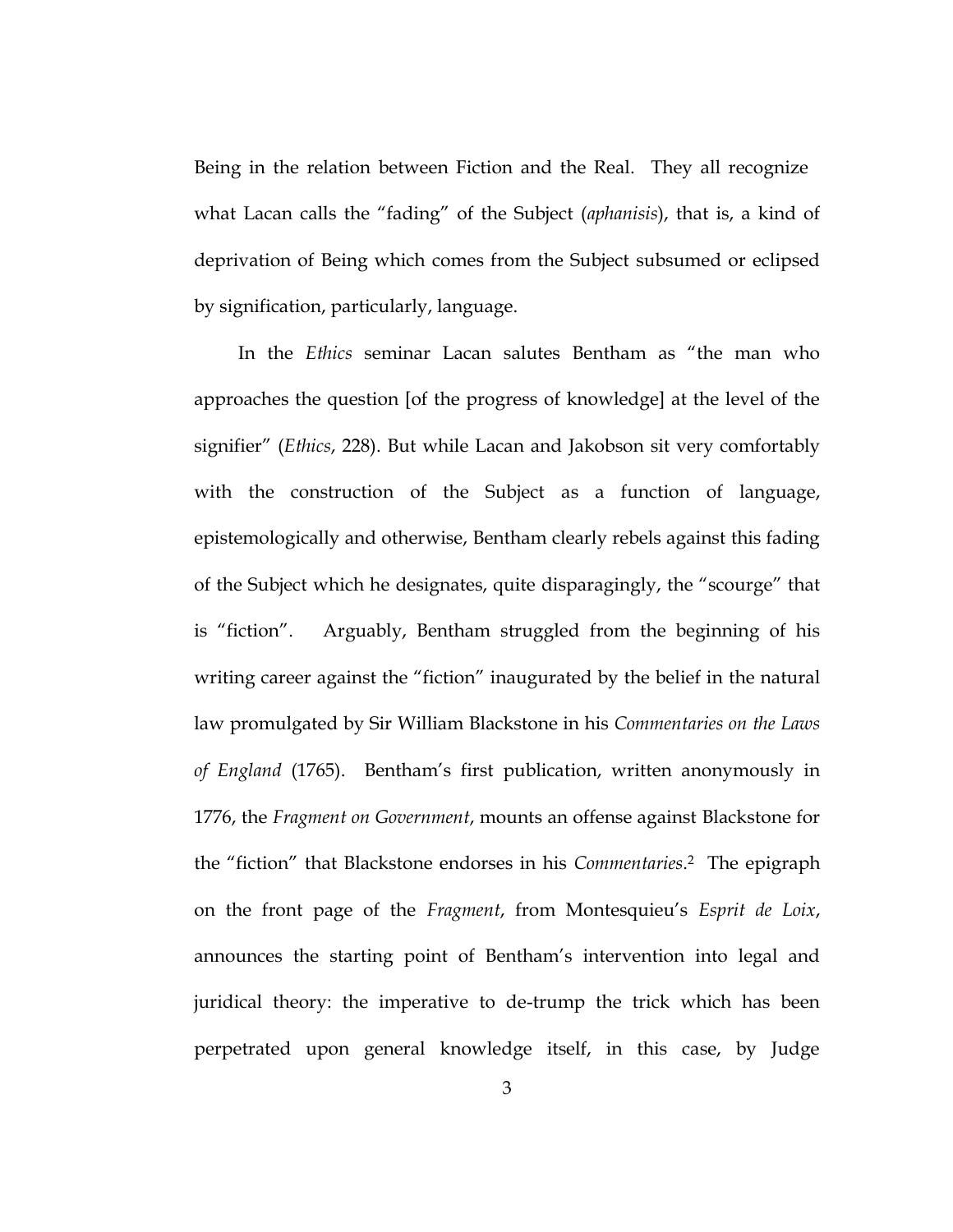Blackstone: "*Rien ne recule plus le progrès de connaissances, qu'un mauvais ouvrage d'un Auteur célèbre: parce qu'avant d'instruire, il faut commencer par detromper*."<sup>3</sup> ("Nothing can delay the progress of knowledge more than the bad work of a famous Author: because before instruction, it is necessary to start by undeceiving." my translation). Blackstone's "trick" comprised the dissemination of what Bentham elaborates as the detestable fiction instituted by the "Original Contract," also understandable as natural law.

As Mary Warnock reads Bentham's stance, natural law, and the Original Contract which sets that law into motion, are the primary causes of the "fundamental muddles and incoherences"—of the "'drug'" or "'opiate'" effect upon citizens -- by which bad or "mischievous" laws, that is, laws which are not put to the test of utility and therefore of happiness, are put into practice, unchallenged. For Bentham, natural law was based upon an "'indulg[ence]... in the licence of supposing that to be true which is not...'", <sup>4</sup> a blind following of laws which, by definition of their being "natural," are interwoven with morals and are, therefore, indisputable. The principle of utility, not the hegemony of morals, should determine law, Bentham insisted, thus leaving room for the possibility that some laws as theorized by Blackstone may not actually be for the greater good. (Warnock, 15) Utility was able to be calculated, determined through a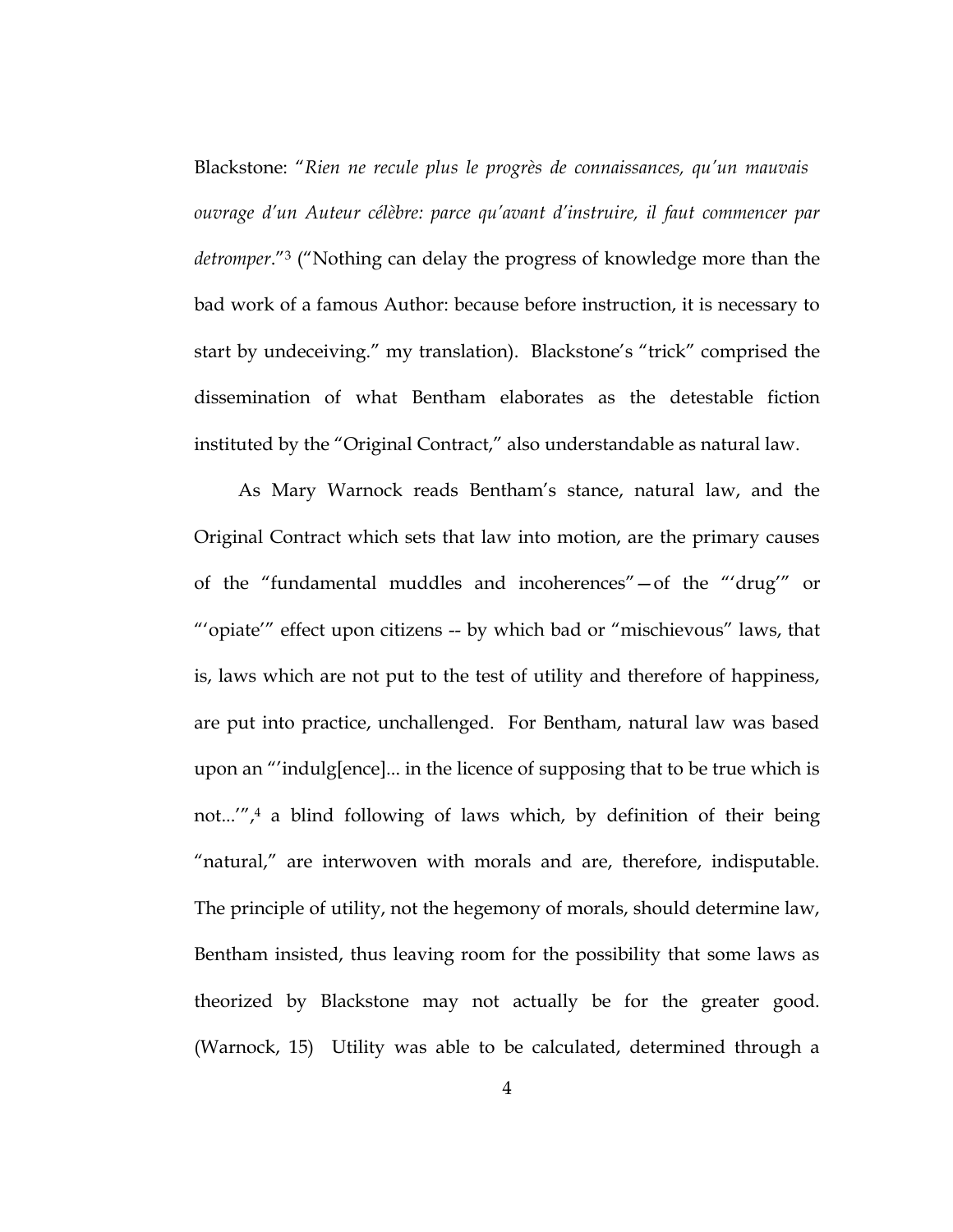highly structured "felicific calculus," and would be, as such, a more reliable and more "real" foundation than the absolutist dominance of morals as the basis of law. Bentham's radical new proposal for the basis of law would require modification on a massive and material level in order to displace the authority of natural law. And I think it is worth considering just that "materiality" of the modification: not only in the level of material determinants (in the Marxist sense), but, on the level of the materiality of the body, which, notably, is also the metaphorical referent behind Utilitarianism's measurable amounts of "pleasure" and "pain."

Bentham's long battle with the governance of fiction took place on the ground of language. He placed particular emphasis on the legal body or person constituted in language: this body-person constituted the fundamental unit of the "trumpery" put forth by Blackstone. Though Bentham concedes that Blackstone's approach to jurisprudence attempted to rid the practice of law of its jargon--its "artifice" --, in fact, says Bentham, the use of the English language [as opposed to jargon] as the legal medium only served to foster "the pestilential breath of Fiction [that] poisons the sense of every instrument it comes near."<sup>5</sup> Bentham particularly decries the maintenance of the "Fictions of Law", legal "bodies" constituted solely through linguistic positing, upon which the entire foundation of English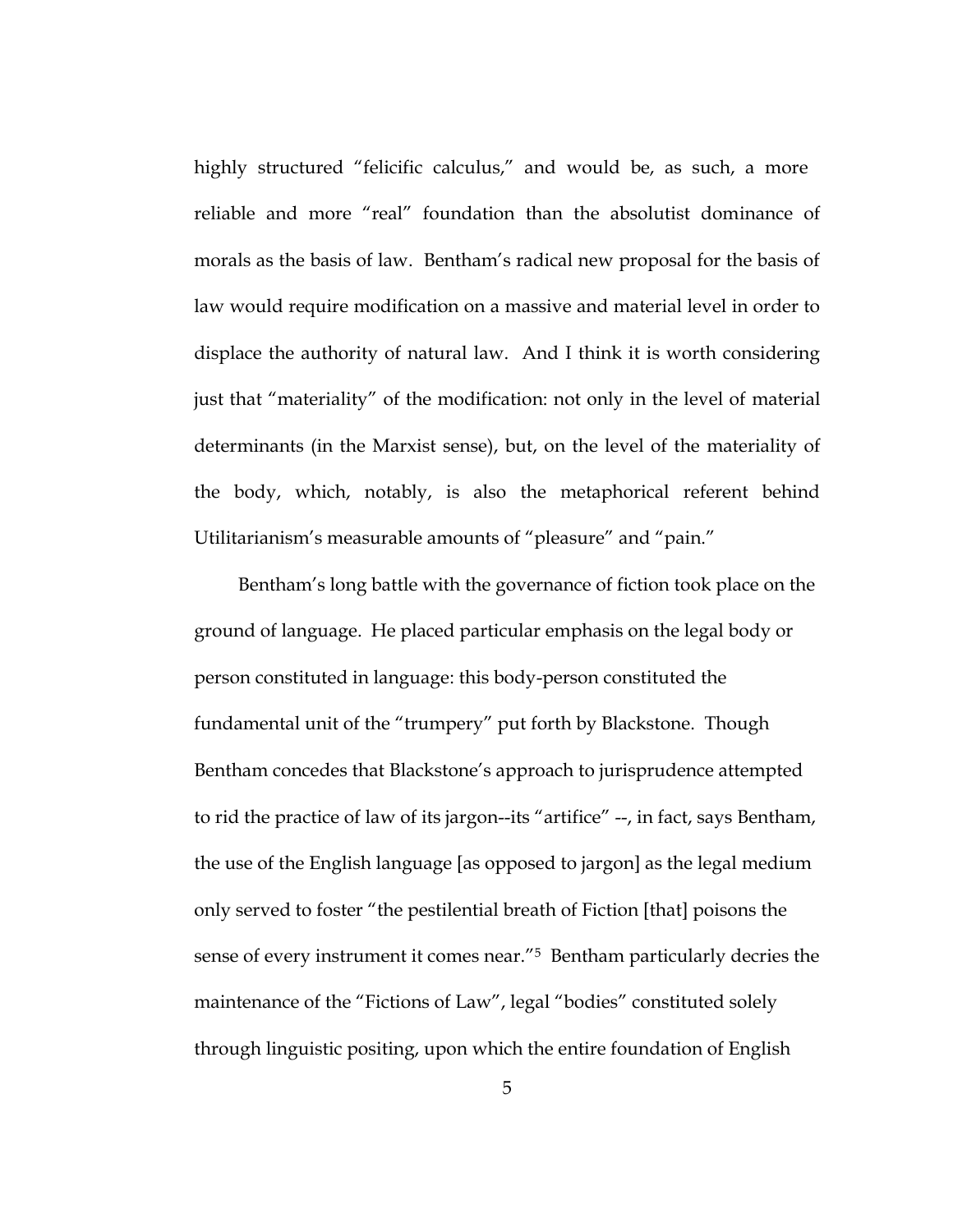legal jurisprudence was based. "Fiction of use to justice?" Bentham exclaims in an essay called "Legal Fictions,"—"Exactly as swindling is to trade." (Ogden, 141) Bentham thus characterizes fiction as a swindler, looking for the easy mark. Of course he was up against much more than the fiction of law: his became a battle against the discursivity of language in general, of which law was paradigmatic.

Bentham defined "fiction" as the following: "a fictitious entity is an object, the existence of which is feigned by the imagination, feigned for the purpose of discourse, and which, when so formed, is spoken of as a real one."<sup>6</sup> In Bentham's scenario of fiction, the subject constructed by language, which he understands as a "body," is a fictional sign. Any qualities which are attributed to that subject of language are also "altogether fictitious," because these attributes, he says, are often spoken of as if they were "*in* a body, i.e. a tangible substance, or in some other object which is spoken of as if it were a body... which... it is not."7 Here Bentham defines "body" as "a tangible substance." But this "tangible substance" seems to be prone to an accumulation of fictional overlays. Even a preposition -- Bentham's example is the word "in"-- will take on and enhance the signifying properties which constitute fiction. The preposition "in" is yet another sign: the "sign of the relation". (Ogden, lvii) This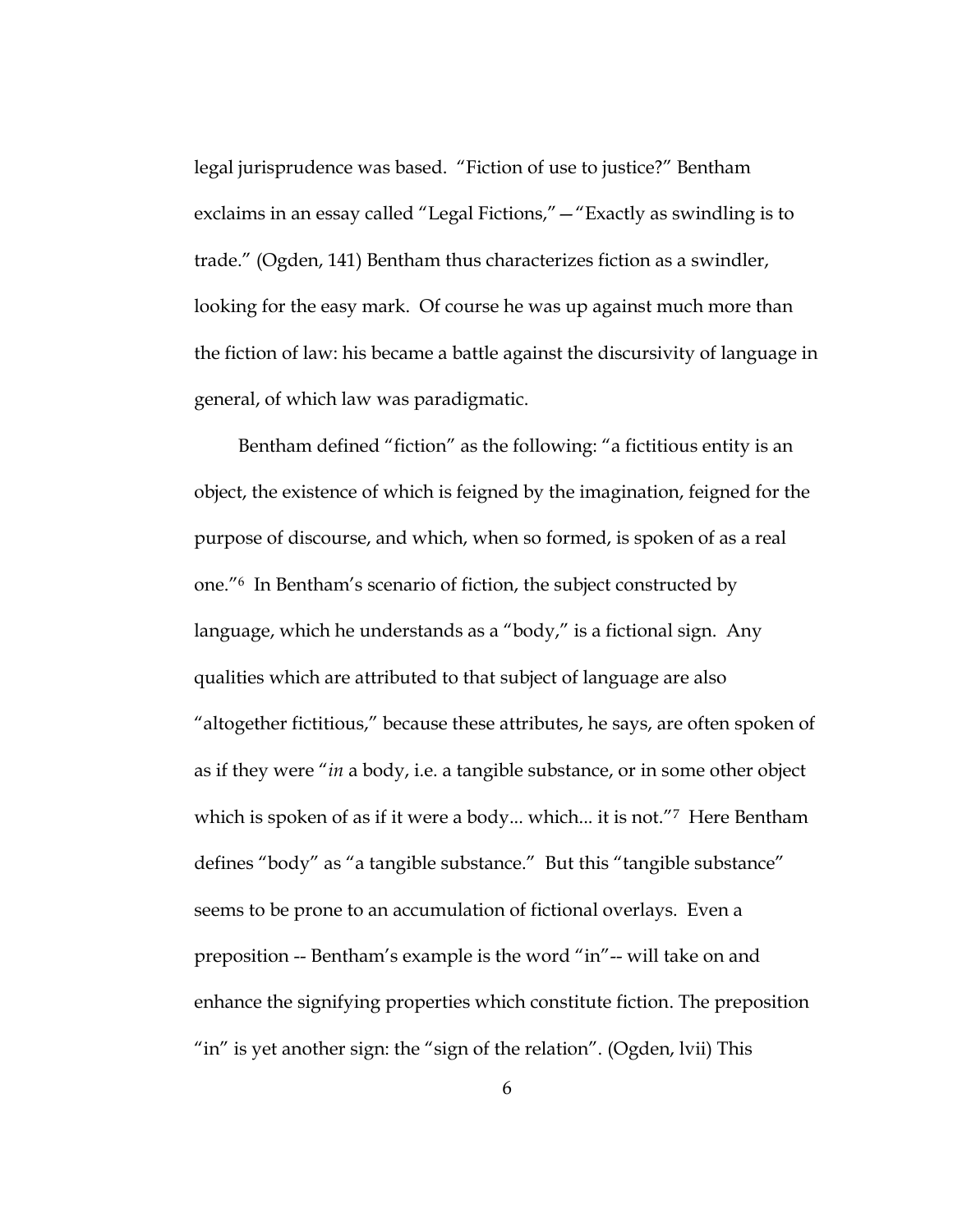accretion of fictional signs within language works *metonymically* in terms of structural linguistics—that is, on a horizontal level that is based on syntactic proximity or attachment to other signifiers. Although the term "metonymy" comes from Roman Jakobson's structuralist model of linguistics, and will be elaborated upon by Jacques Lacan, I propose that Bentham's theories of fiction bear remarkable similarities, particularly in the mutual acknowledgment of the inevitable accumulation of signification, figured as a signifying chain or constellation, which constitutes subjectivity. Furthermore, both Bentham and Lacan posit a structural relation of proximity or nearness between signification and the "real" that has a deleterious effect, especially according to Bentham.

This deleterious effect is the fading of the Subject theorized by Lacan. It is an ambivalent fading, always marked by an indexicality necessary to the performativity, a.k.a. the felicity or happiness, of the Subject. This necessary indexicality comes into play in the linguistic shifter, as analyzed by Roman Jakobson. <sup>8</sup> Ambivalent in its concurrent conjunction and disjunction of the Subject in language, the linguistic shifter is exemplified by the primary case of the personal pronoun "I." As a signifier, "I" is totally general and transferable, and thereby empty [of material "reality"]. But "I" is also completely singular, "being in existential relation," that is,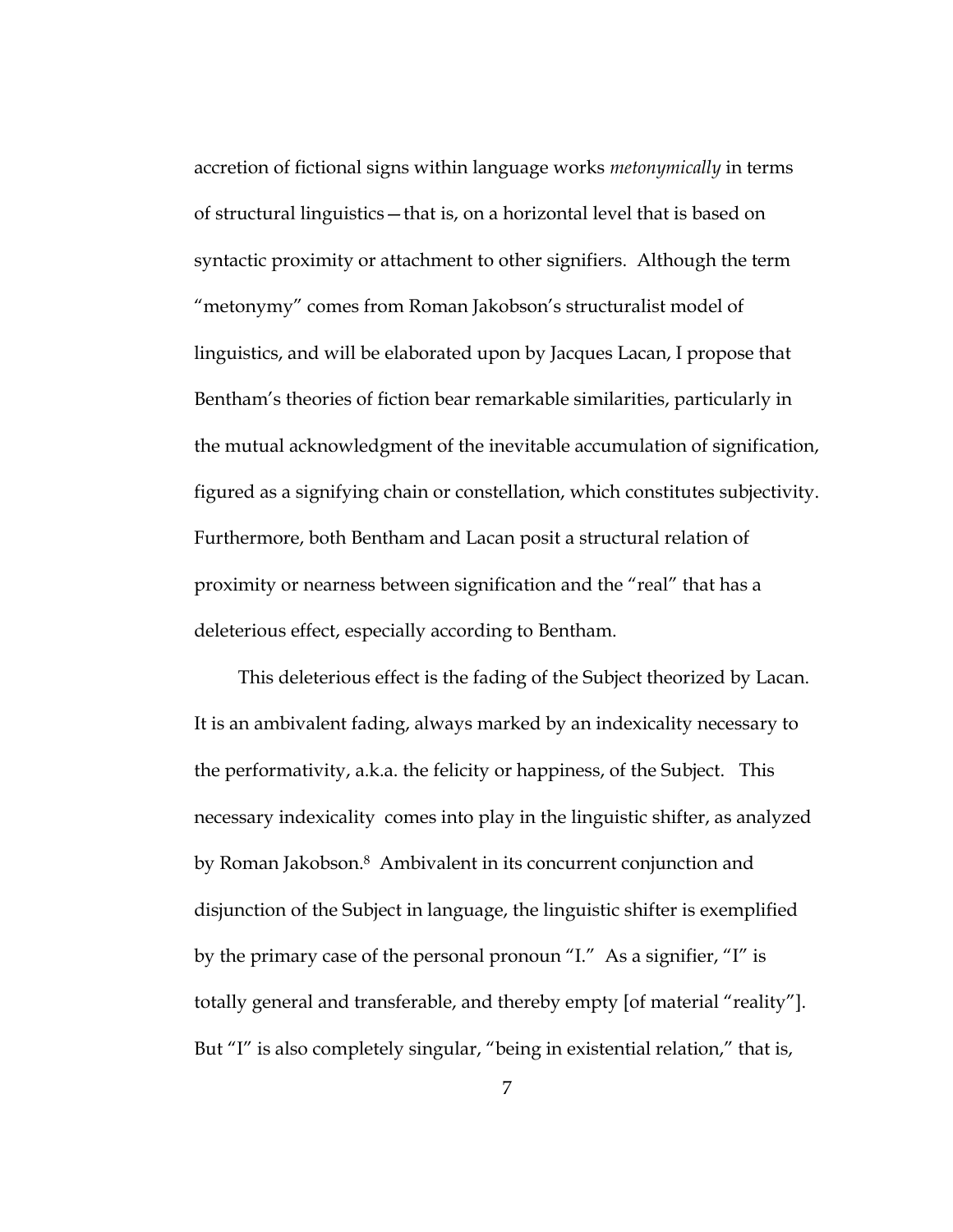being indexically annexed to its individually-existing utterer. In this sense the shifter is a structure of language that is both symbolic and indexical, respectively (Jakobson, 388). Similarly, the fictional body which allows law to be performative is in itself devoid of a "real" body, but, in reiterative usage by individual users, attaches itself to "real" "material" entities or users so that each individual becomes a subject of and beneficiary of the given law. In Lacanian discourse, this indexical joining to the otherness or alterity of signification, to the Symbolic, is understood as "suture." "Suture" effects the *proxy subject* that is, for Lacan, the Subject. This is a subject-persona that "stands in" for the Subject, facilitates its "being" through the performative syntax of language, and only through such; it is a "deprived" subject, one which has to "give up" the desire for discursivity in the Real to submit to discursivity in the Symbolic, named by Bentham "Fiction."

But throughout Bentham's writings, even if he might acknowledge the necessity of language, arguably, a persistence of the Real, or at least a persistence of the *desire for the Real*, comes through. This persistence manifests in his recurrent recourse to a material, tangible body. Emanuelle de Champs' very interesting and helpful essay entitled "The Place of Jeremy Bentham's theory of Fictions in Eighteenth-century Linguistic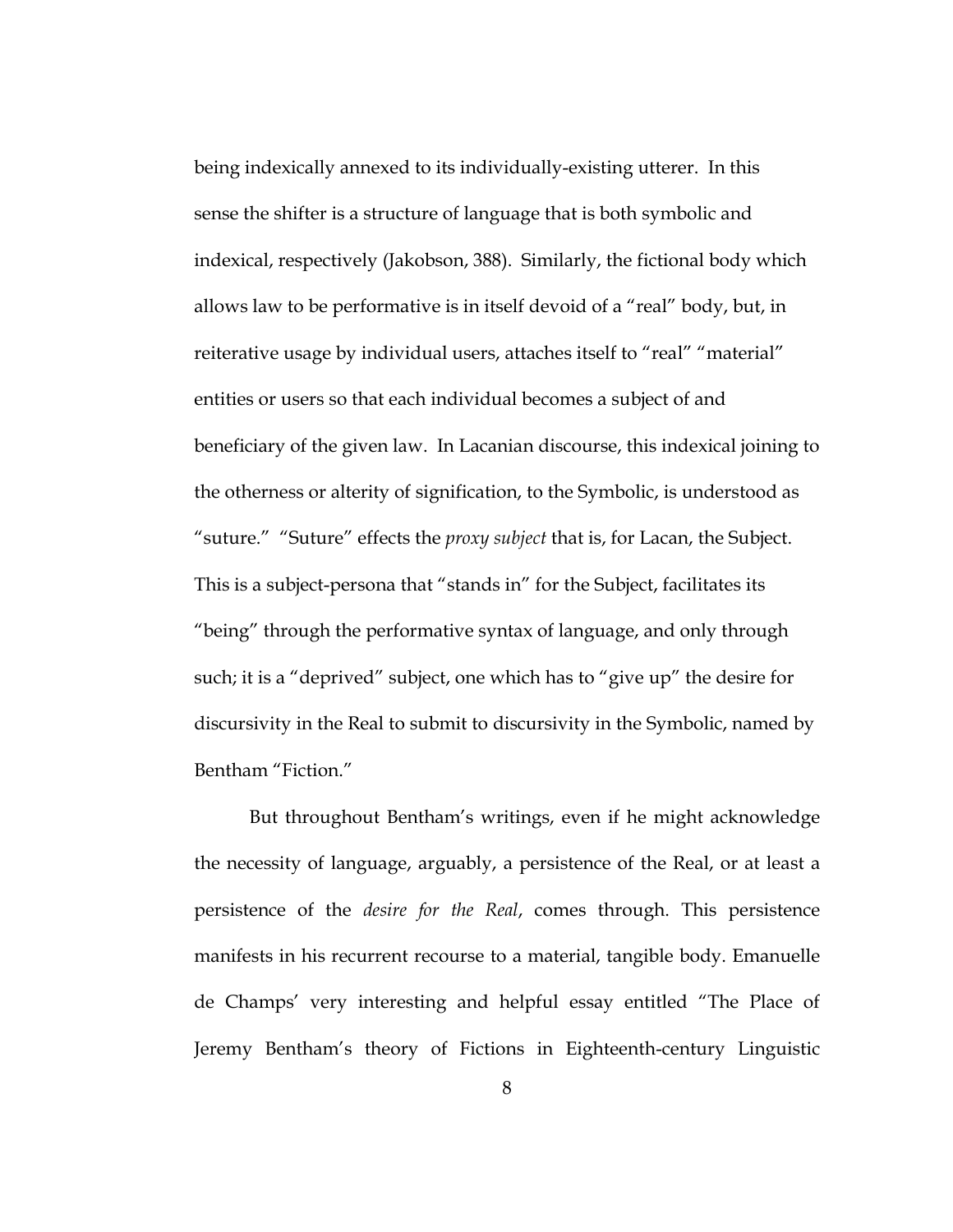Thought,"<sup>9</sup> richly contextualizes Bentham's philosophy of language within his own context of 18<sup>th</sup> century philosophy. As De Champs relates, Bentham, like other philosophers of his time, looked to etymology as the proving ground that every word is derived from a sensory-perception, comprising a "material image" which beckoned and anchored a "direct relation" to the given word. In this sense, explains De Champs, Bentham denied any existence of abstract ideas. (De Champs, 11) If this bodily phenomenology of language derived from sensory perception is only suggestive of "the body" standing in for the material real, Bentham lets us know more explicitly that he is calling upon the body as the indicator of the "substantial" Real:

Fate, Destiny, Luck, Lot, Chance, Accident, Heaven, Hell, Providence, Prudence, Innocence, Substance, Fiend, Angel, Apostle, Saint, Spirit, True, False, Desert, Merit, Fault, Etc. Etc., as well as JUST, RIGHT, and WRONG, are all merely Participles poetically *embodied, and substanciated by those who use them*. (my emphasis) <sup>10</sup>

Thus, as Emmanuel De Champs has noted, Bentham, in line with the philosophers of his time, exhibits a certain want for a material referent behind language. Furthermore, his use of the word "embodied" is telling here, because he qualifies this word with what Jakobson would call the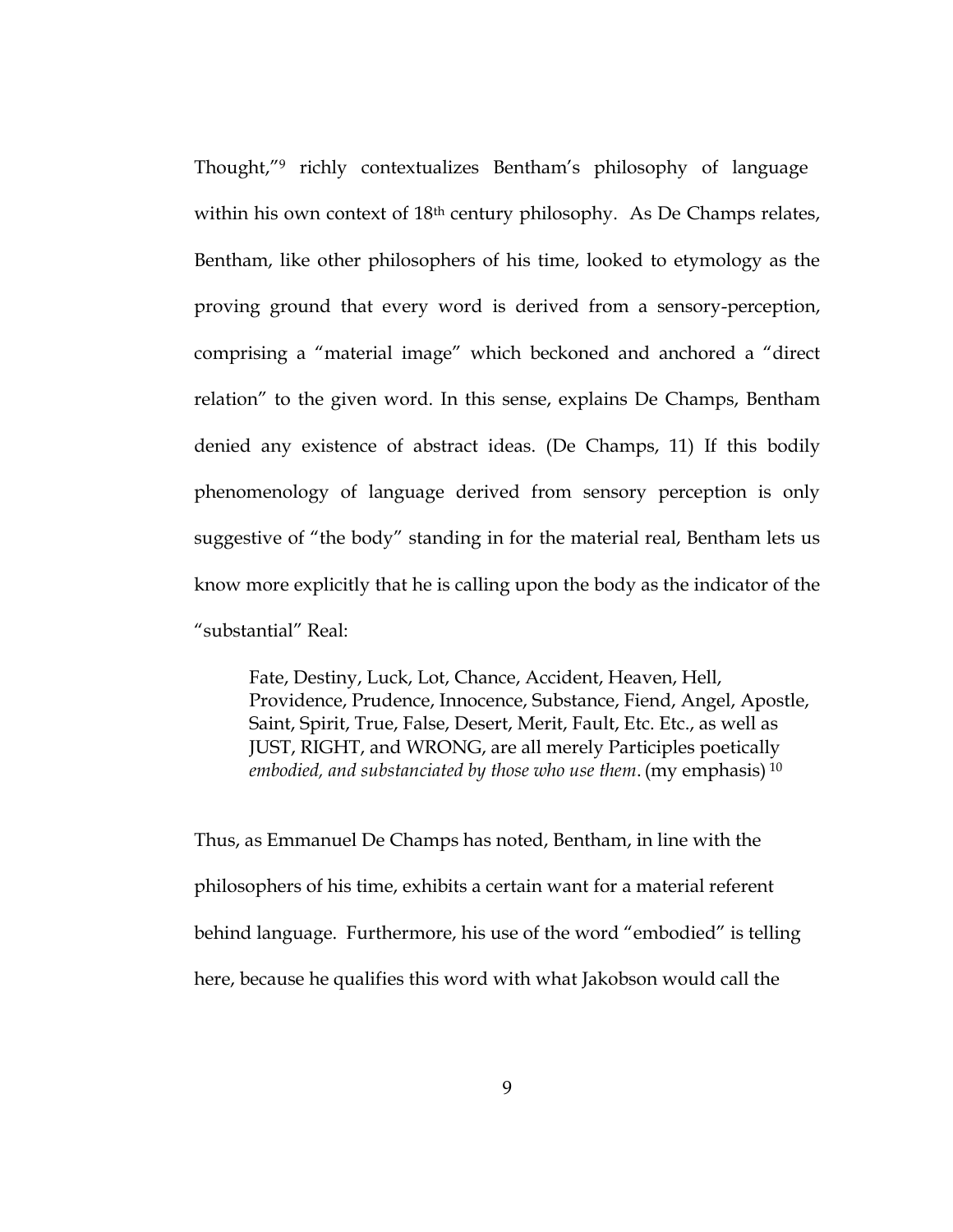linguistic "shifter" when adds the phrase, "and substanciated by those who use them." The body, then, *is* the indexical signifier in Bentham's mind.

So, ultimately what I am trying to do here is to identify "the body" as the urgently needed real entity conducive to the realization of the greater happiness for the greater number. This realization of happiness is performed by being allowed to occur *materially*. Bentham's explicit instructions for the "auto-iconization" of his body in his Will, along with his last, unpublished essay "Auto-Icon, or, Farther Uses of the Dead to the Living," comprise the culmination, or at least the attempt to be such, of the greater happiness principle. As useful cadaver, the Auto-Icon in its corporeality, "is" the Real, the Real entity that for Bentham is lamentably lost in the Fictional subject of the Law. The "Auto-Icon" as a body, text, and body-text, gives us a special hindsight to *Bentham's Theory of Fiction*: it is the fulfillment, the "bodying forth", the *propriation*, of the legal person, the person-in-language.

In one of many quirky pronouncements in "Farther Uses of the Dead to the Living," the corporeal body eases the otherwise divisive relationship between signifier and signified, trying to eliminate the gap between them that leads to abstraction and figuration: "*Auto-Icon* will soon be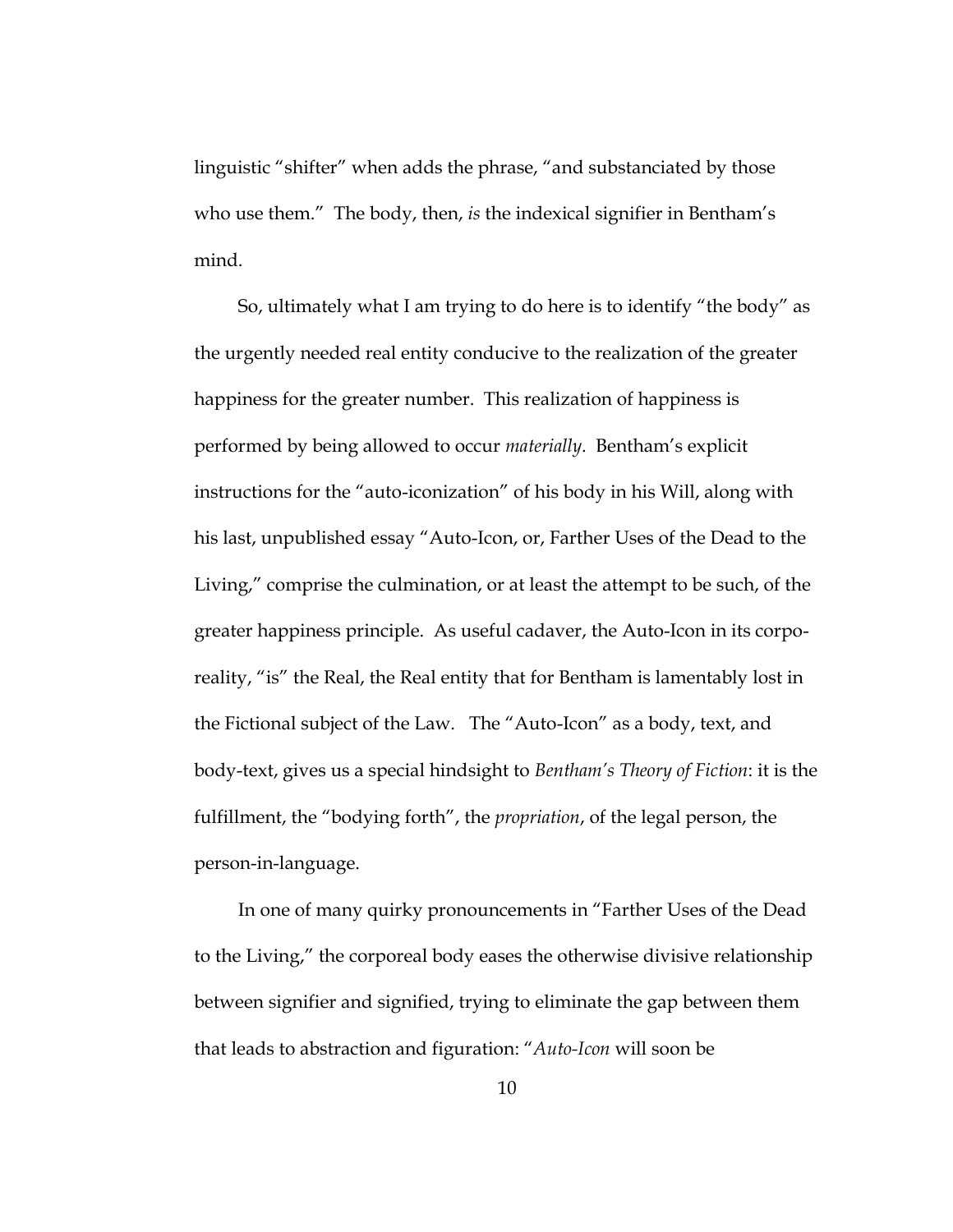understood," Bentham proposes, "for a man who is his own image... Is not identity preferable to similitude?"11 As a performative act, the Auto-Icon is, as JL Austin, and of course Bentham, would say, "happy." The high score in the felicific calculus not only comes from the greater good being achieved, but, reading on a deeper, perhaps more unconscious level, from the continuity between Bentham's Will, or conscious intention, and his corporeal body. Insisting upon a corporeal voice of intention, Bentham, in the annexation of his body to his Will is, in his mind, a model to follow for all humankind, beset as humankind is by the deprivation resulting from the subject's constitution in language. The materiality of the corpse would yield a more stable constitution of the living subject than would the performativity of language. Instead of the figurative person of law which perform as a proxy subject or place-holder, a corpo-real referent would anchor the intentional subject in indisputably tangible reality.

However: Bentham's notion of "ownership" and the proprietary nature of one's relation to one's image here begins to get slightly tricky, because in order for one to physically auto-iconize oneself, one has to do so through the transfer of one's body *as property* to someone else's hands (in Bentham's case, Southwood Smith's). In "Farther Uses…," in which Bentham prescribes the Auto-Icon to be a head that stands in for the whole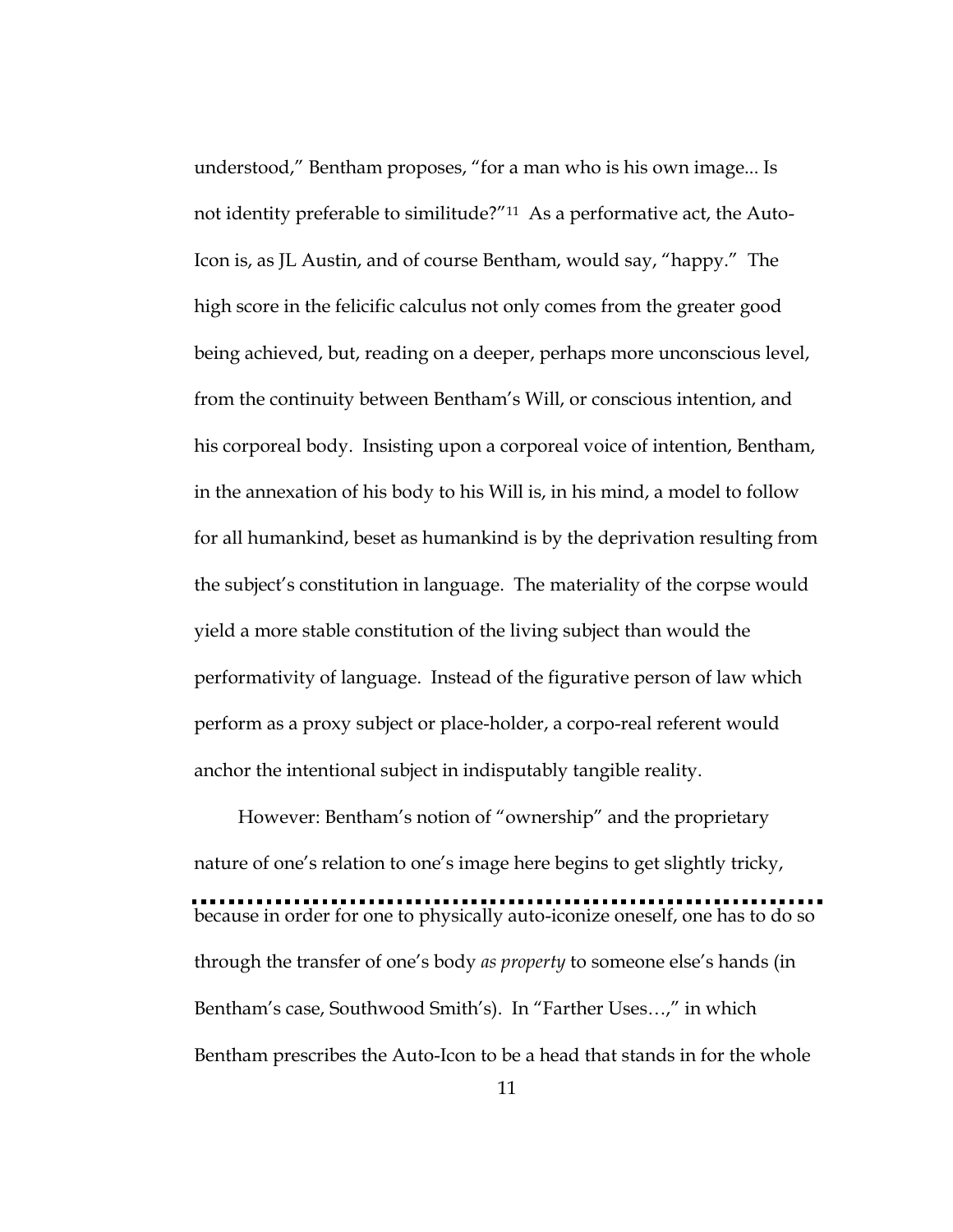body, Bentham constructs a progressive sequence of property markers for the Auto-Icon which culminates in its being co-opted into the category of the *graph*:

As in the progress of time, instruction has been given to make 'every man his own broker,' or 'every man his own lawyer': so now may *every man be his own statue. Every man his best biographer*.'<sup>12</sup>

The act of auto-iconism is a new kind of writing, and when we read Bentham's Last Will and Testament, where his corpse becomes equivalent to his prolific *corpus*, we cannot help but to begin to read the corpse as a text. The Auto-Icon comprises "an auto-graph of a higher order," specifically, an "auto-thanato-graph." ("Farther Uses…", 5, 8) In "Farther Uses…," Bentham cites as an inspiration the contemporary puppet theater in which wooden heads of different characters are laid out "lexonically" on a table before an audience. <sup>13</sup> The heads thus become figural, transposable.<sup>14</sup> Once the line is crossed from "identity" to "graph", the Auto-Icon becomes textual, tropological, figurative, *Fictional*…

Even the body-- perhaps especially the body--is prone to appropriation, and Fiction plays on an almost fickle receptivity of "the body" to lend itself to the figurality of the graphic mark or linguistic sign. Bentham's allegory of the "automaton" is most telling of this transferability of the body into the realm of fiction. Couched in a footnote of his essay on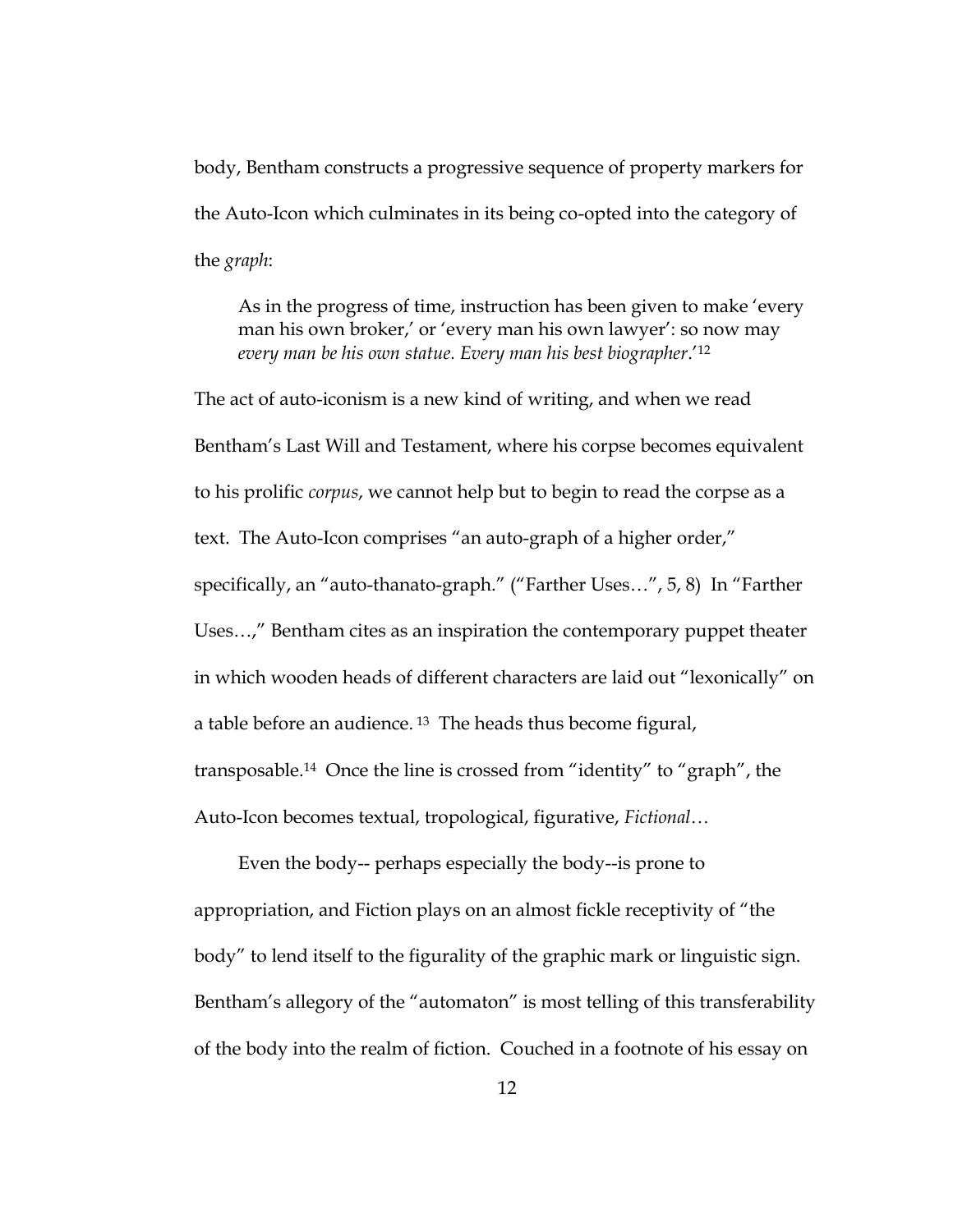Movement and Bodies (and included by Ogden in *Theories of Fiction*) <sup>15</sup>, the automaton allegory becomes especially resonant when read from the hindsight of his Auto-Icon. Both figures are similarly seated, both "in the dress of a man... constructed by the ingenuity of the mechanist":

> Beholding at a distance, in the dress of a man, sitting and playing upon an organ, an automaton figure, constructed... by the ingenuity of the mechanist, to take this creature of human art for a real man, is a sort of mistake which, at a certain distance, might happen for a time to be made by the most acute observer. In like manner, beholding a part of speech cast in the same mould with the name of a real entity, a really existing substance, no wonder if, on a variety of occasions, to the mental eye of a very acute observer, this fictitious entity thus accoutred should present itself in the character of, and be regarded and treated as if it were a real one. How should it be otherwise, when on every occasion on which, and by every person by whom it is spoken of at all, it is spoken of as if it were a real entity? (Ogden, xlii-xliii)

The automaton put forth by Benthan here brings us full circle back to Jacques Lacan, who characterizes the Symbolic, which he aligns with Bentham's Fiction, as "*automaton*" in his essay "*Tuché* and *Automaton*." <sup>16</sup> In this essay, reading the Aristotelian terms, *Tuché* marks the encounter with the Real, and it operates as an always missed encounter which may, or may not, "happen" alongside the general discursive Symbolic milieu of *Automaton*. <sup>17</sup> Following Aristotle's notion of "automaton" being the name for animal movement which has no internal cause or intention and moves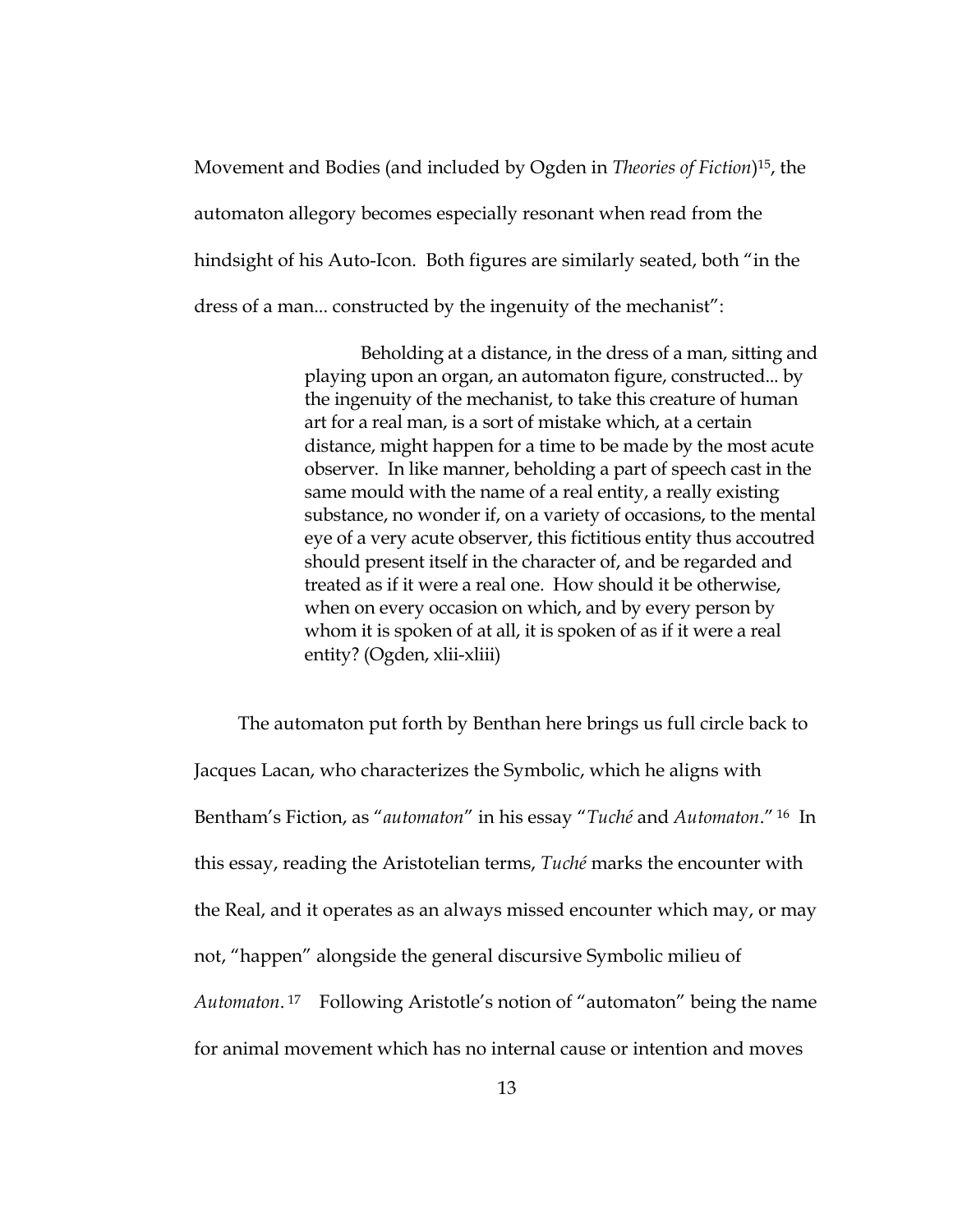by outside chance collisions (unlike man, who does maintain internal cause), automaton's *appearance* of internal cause is key.18 The fact that Bentham's automaton man is sitting at an organ, that is, proximate to another instrument, creates the misperception that the automaton is "real." The attribute of mechanical instrument is transferred over to the organ, away from the automaton man, who appears to exert control and intention upon the organ. When the automaton man is discovered to be not a man but a machine, according to Aristotle, the viewer will look for the cause which precedes the automaton.19 The nature of *automaton* is such that mechanical instrumentality seems to constitute an ongoing chain, even as you look at it. Persistent always is the search—unrequited-- for an original cause or intention.

The Lacanian theorist Joan Copjec explains subjectivity as constructed by the Lacanian *automaton* as a primary separation, between the self and an almost puppet-like objectivity which ineluctably co-exists with it: "The subject constructed by language finds itself detached from a part of itself. And it is this primary detachment that renders fruitless all the subject's efforts for a reunion with its complete being." (Copjec, 52) Lacan proceeds from this fundamental detachment coming from a residence in the network of signifiers he calls *automaton*. He allows for the shifty elusiveness of the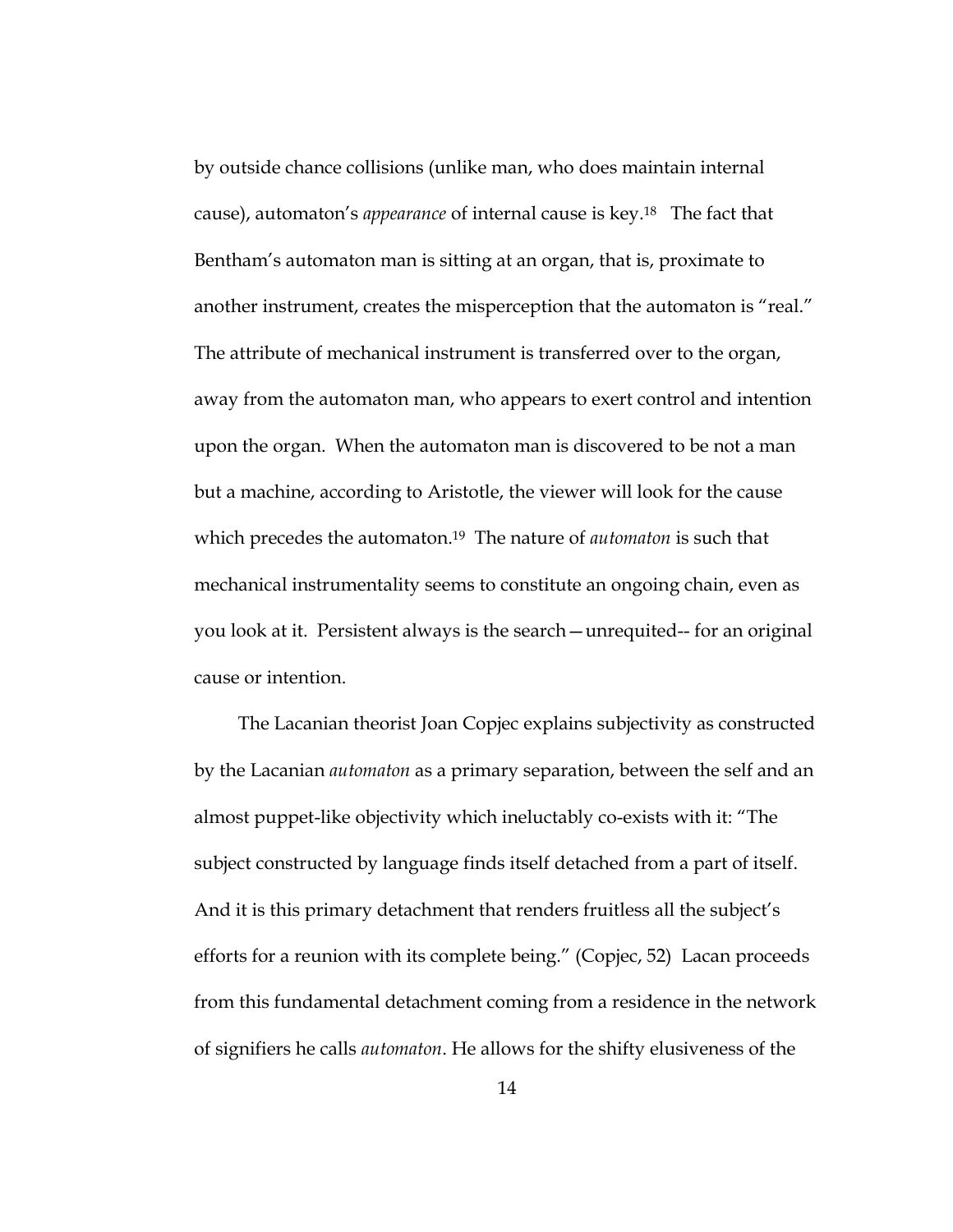real and the chain of signifiers that overtakes and subsumes the real. Bentham, on the other hand, reveals a certain resistance to *automaton*, also known as Fiction, condemning it as being a swindling fraud masquerading as a real entity but which, contrary to appearance, never actually has any indexical relation to the Real at all. He would like to finally put an end to the perpetuation of signification by annexing his corpse to his corpus, his preserved head to his Will. This real, bodily entity might begin to rectify the damage incurred by fiction, by the figural body constituted through language, a constitution that abandons any anchoring in "tangible substance." The Auto-Icon is Bentham's attempt to personify legal fiction, by restoring reality as corpo-reality to a body which has been wrapped up in layers of fiction and automated by mechanical reiteration.

But does not the relation of annexation, of the "Auto-Icon" "annex" text to Bentham's last Will and Testament, which then becomes "annexed" to the body "itself", reveal the inexorable metonymy of the signifying chain? Even the corpo-real becomes a graphic mark, immediately annexed into the alterity of signification. Bentham's logic of auto-thanatography is its own infelicitous undoing. Discussing Bentham's "proleptic dialogue with Lacan," David Collings writes:

Death alters the status of one's intentions, as it does one's body;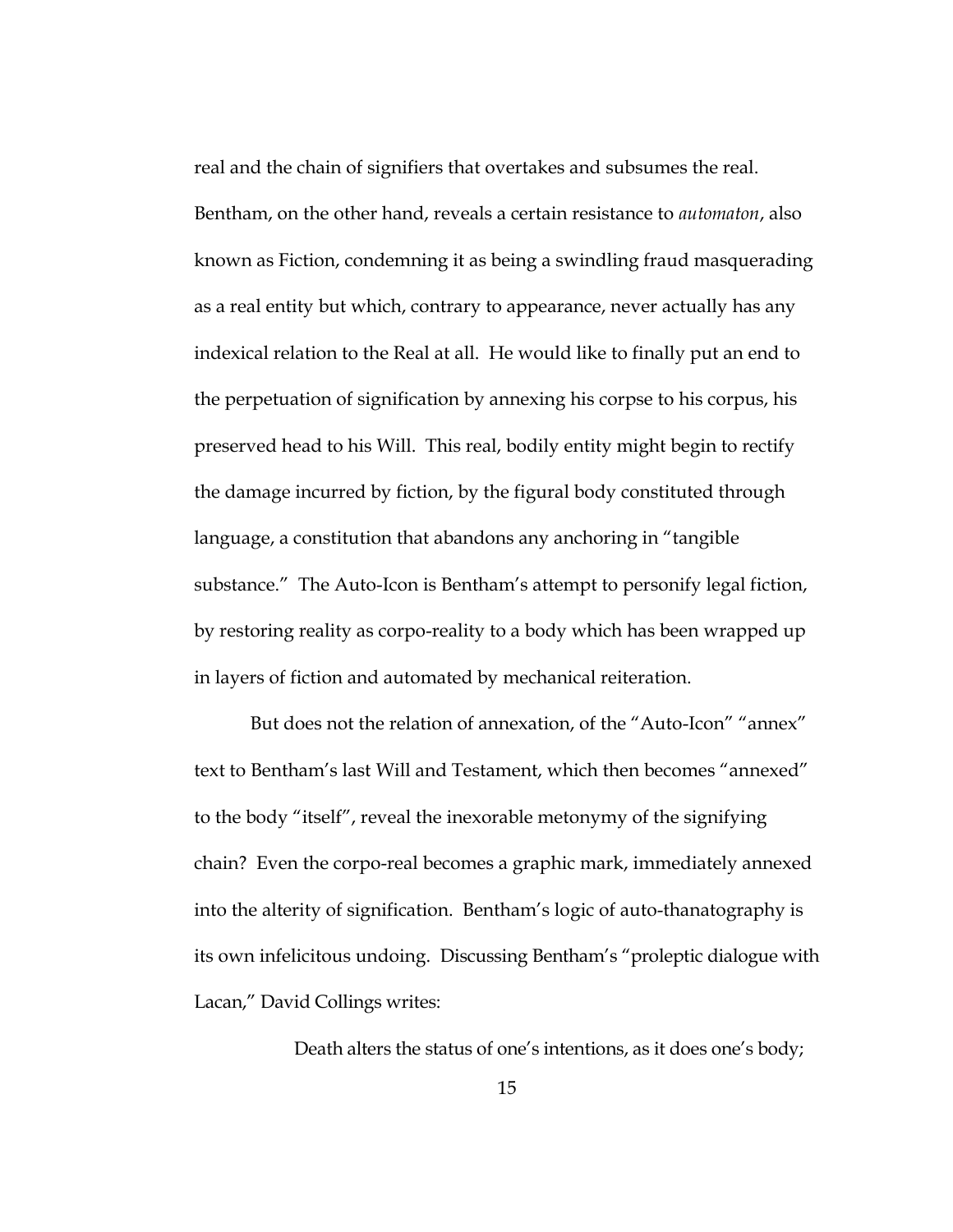to pretend otherwise is to refuse the sway of what Lacan has called the Other, the domain precisely of substitutions (such as names or symbols), the mode of signification in which any subject is necessarily embedded and in whose terms one's identity is framed. Death marks one boundary of the literal, forcing one to recognize that one might signify in a way that one did not intend and that any form of representation, however minimal, participates in a logic of substitution that eventually dissolves the illusion of the represented's identity with itself. (Collings, 100)

Here Collings, too, is recognizing the conversation taking place between Lacan and Bentham across the dissection table of the Auto-Icon. Bentham's consistent recourse to the body and to sense perception throughout his voluminous written corpus becomes evocatively apparent when read through the body-text of his "own" (dead, real) body, bequeathed to the Greater Happiness for the Greater Number. To be opened up further in subsequent reading would be, following Lacan's lead, introducing a program of "ethics" into Bentham's negotiation of the ongoing relationship between Real and Fictional entities.

\*\*\*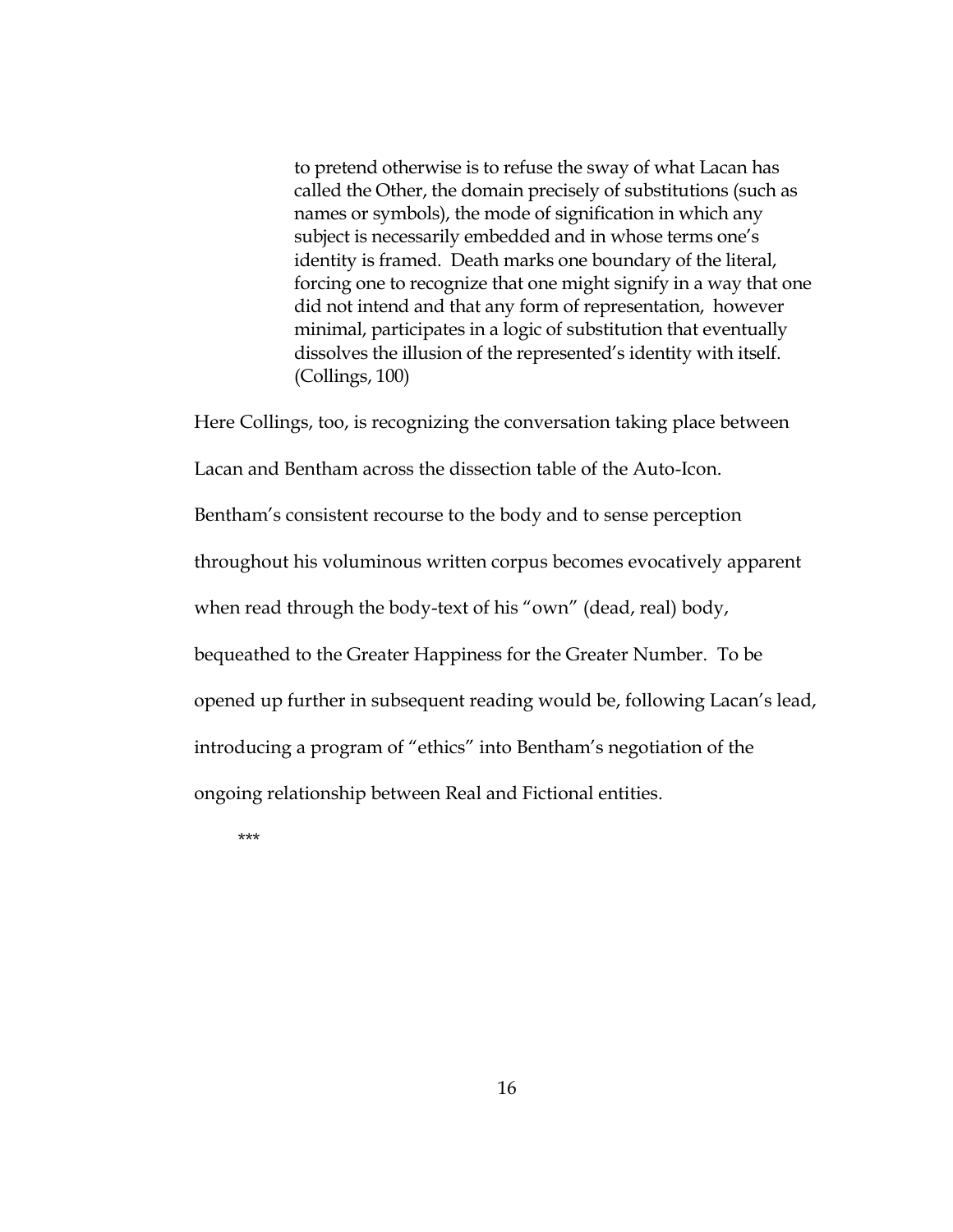<sup>2</sup> See Mary Warnock, ed., *John Stuart Mill: Utilitarianism; On Liberty; Essay on Bentham*, New York and Scarborough, Ontario: New American Library, 1962, 7-31, for an analysis of Bentham's antagonistic relationship to Blackstone and of Bentham's early development of the theory of Utilitarianism and Greater Happiness. For an interesting account of the stir and speculation in London society caused by the anonymous publication of the *Fragment on Government* see Charles Warren Everett, *The Education of Jeremy Bentham*, New York: Columbia University Press, 1931, 96-98.

<sup>3</sup> *Collected Works of Jeremy Bentham*, ed. John Bowring, London, 1838-43.

<sup>4</sup> Warnock, 12, 15.

-

<sup>5</sup> Ogden, quoting from Bentham's *Fragment on Government*, xvii. All subsequent quotations of Bentham cited by Ogden will be indicated as paginated in Ogden. Ogden's citations are footnoted as pages from Bentham's *Works*, from various volumes.

<sup>6</sup> Emmanuelle de Champs, "The Place of Jeremy Bentham's theory of Fictions in Eighteenth-century Linguistic Thought," *Journal of Bentham*  Studies, 2, citing Bentham's "Essay on Language," in Bentham, "Essay on Language," *Collected Works*, ed. Bowring, 325.

<sup>7</sup> Ogden, lix.

<sup>8</sup> See Chapter 23, "Shifters and Verbal Categories," in Roman Jakobson, *On Language*, ed. Linda R. Waugh and Monique Monville-Burston (Cambridge:

<sup>1</sup> C.K. Ogden, *Bentham's Theory of Fictions*, New York: Harcourt, Brace and Co., 1932. As Emmanuelle de Champs has elaborated, Bentham's theories of fiction were not compiled as such during his lifetime; Ogden assiduously collected relevant essays and passages from the vast and unedited writings in the original Bowring edition. These essays included "An Essay on Logic"; "Ontology"; "An Essay on Grammar"; and "Universal Grammar", with passages from *Fragment on Government*; *Anarchical Fallacies*; *The Book of Fallacies*; *Chrestomathia*; and *Deontology*.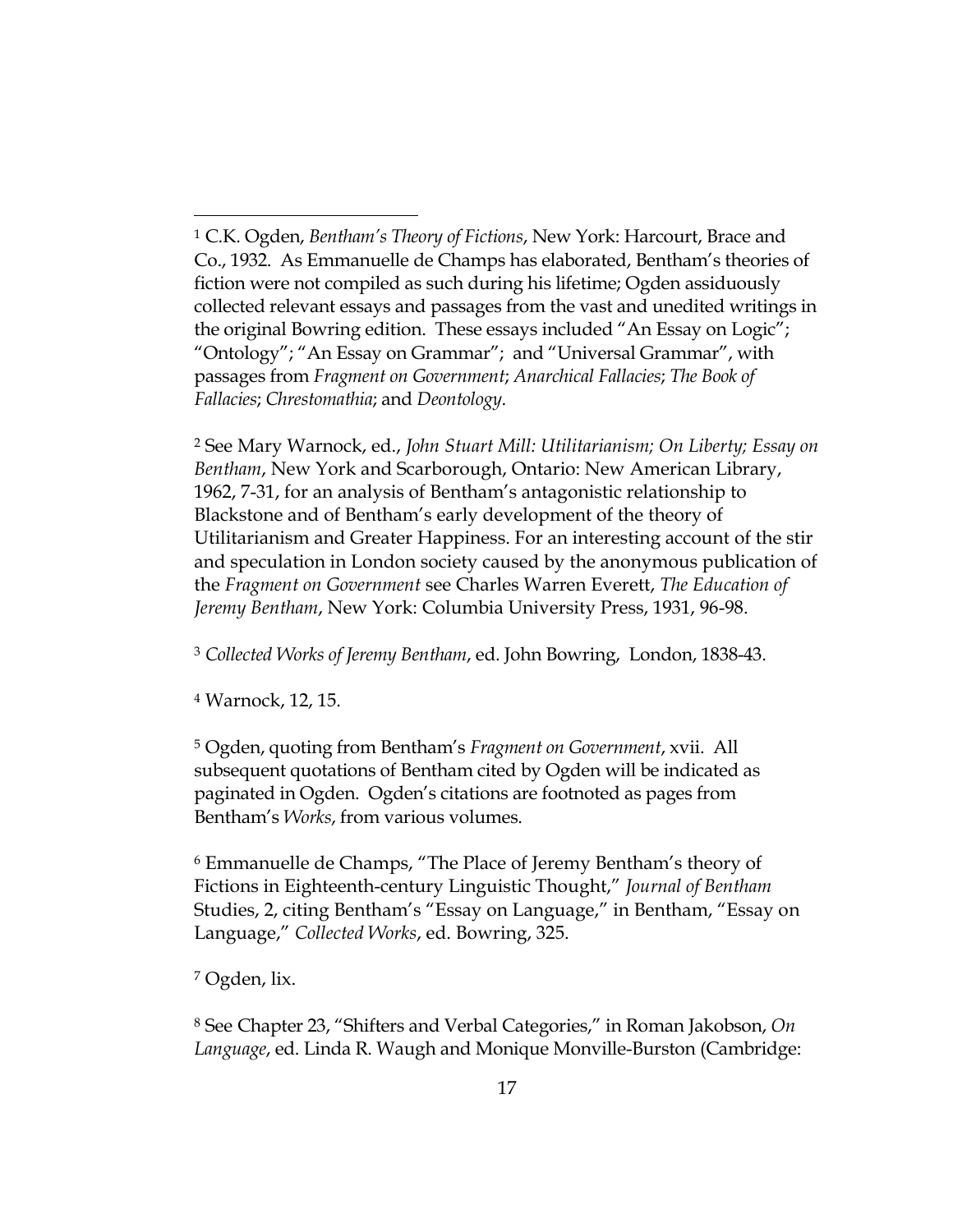Harvard University Press, 1990) 386-392.

<sup>9</sup> de Champs,

-

<sup>10</sup> Emmanuelle de Champs, 2, citing Bentham's "Essay on Language," in Bentham, "Essay on Language," *Collected Works*, ed. Bowring, 325.

<sup>11</sup> Bentham, "Auto-Icon or, Farther Uses of the Dead to the Living," London: 1832, 2, 5.

<sup>12</sup> Bentham, "Auto-Icon or, Farther Uses of the Dead to the Living," London: 1832, 1-2, italics in the original. Bentham is citing Thomas Mortimer, *Every Man His Own Broker; or, a Guide to the Stock Exchange, etc.*, 1761ff, and Giles Jacob, *Every Man His Own Lawyer: Or, a Summary of the Laws of England in New and Instructive Method, etc.*, 1763ff. As footnoted in Robert Fenn, ed., *Auto-Icon or, Farther Uses of the Dead to the Living, A Fragment,* 17.

<sup>13</sup> Bentham, "Auto-Icon or, Farther Uses of the Dead to the Living," London: 1832, 8 and Gerald Kahan, *George Alexander Stevens and the Lecture on Heads*, Athens: University of Georgia Press, 1984, 82.

 $14$  Not unrelatedly, Bentham's own Auto-Icon head, which had been placed in a box in the prescribed glass case, was stolen as a mascot by King's College, prompting the head's current storage place in a vault in the College Library.

<sup>15</sup> See volume VIII, Bentham, *Collected Works*, 129, and Ogden, xlii.

<sup>16</sup> Lacan, *The Four Fundamental Concepts of Psycho-Analysis*, 55.

<sup>17</sup> In *The Ethics of Psychoanalysis*, Lacan points out that "happiness" is etymologically linked to "happen." He observes, "It's odd that in almost all languages happiness offers itself in terms of a meeting--*Tuche* [originally in the Greek]," 13.

<sup>18</sup> Aristotle compares animal movement to that of puppets, or "automata," and to the movement of a child's wagon. Animal movement, he postulates, derives from the most proximate cause, desire. Animal motion driven by